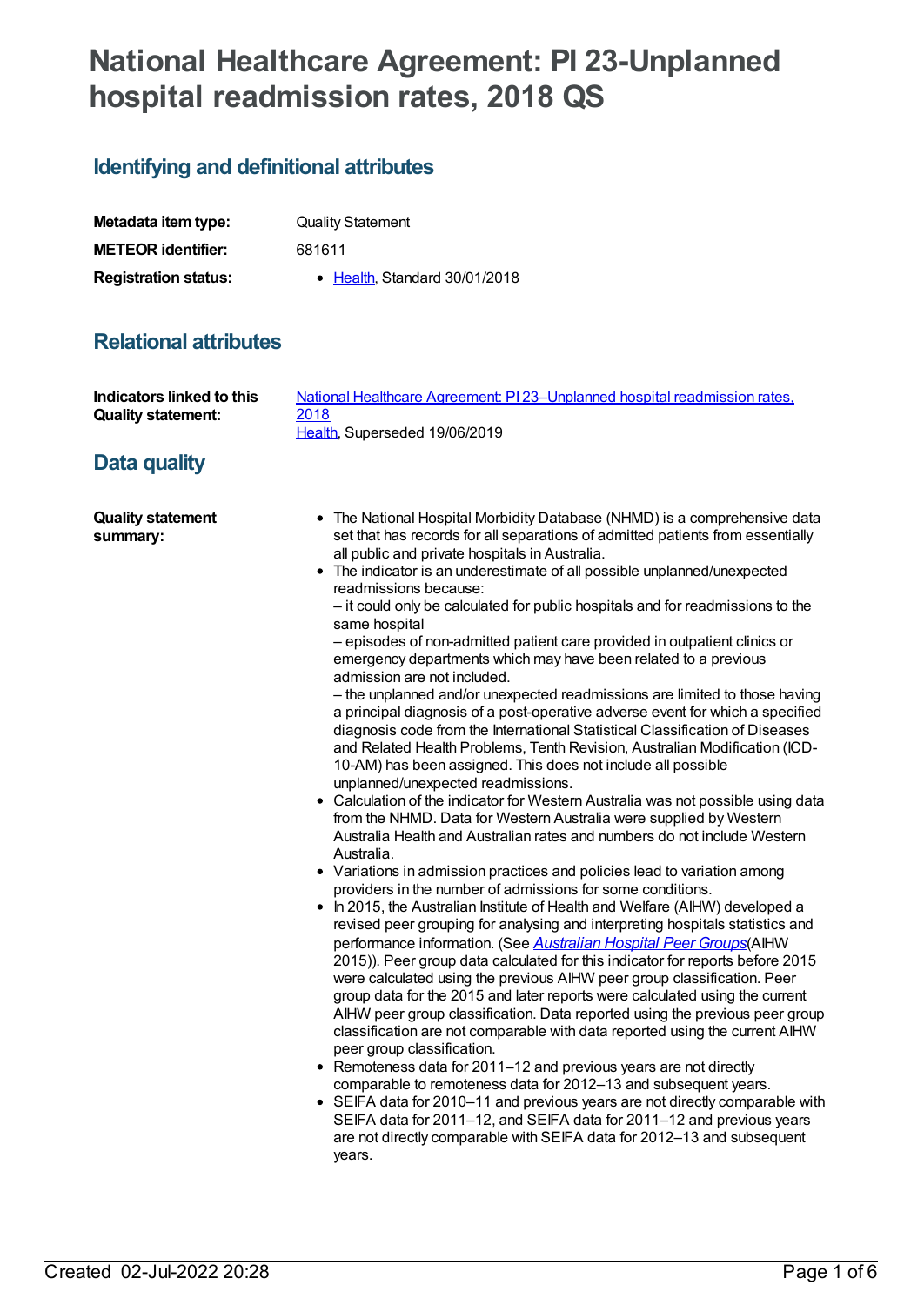| Institutional environment: | The Australian Institute of Health and Welfare (AIHW) is a major national agency set<br>up by the Australian Government under the <b>Australian Institute of Health and</b><br>Welfare Act 1987 to provide reliable, regular and relevant information and statistics<br>on Australia's health and welfare. It is an independent corporate Commonwealth<br>entity governed by a management board, and accountable to the Australian                            |
|----------------------------|---------------------------------------------------------------------------------------------------------------------------------------------------------------------------------------------------------------------------------------------------------------------------------------------------------------------------------------------------------------------------------------------------------------------------------------------------------------|
|                            | Parliament through the Health portfolio.<br>The AIHW aims to improve the health and wellbeing of Australians through better<br>health and welfare information and statistics. It collects and reports information on a<br>wide range of topics and issues, ranging from health and welfare expenditure,<br>hospitals, disease and injury, and mental health, to ageing, homelessness,<br>disability and child protection.                                     |
|                            | The Institute also plays a role in developing and maintaining national metadata<br>standards. This work contributes to improving the quality and consistency of<br>national health and welfare statistics. The Institute works closely with governments<br>and non-government organisations to achieve greater adherence to these<br>standards in administrative data collections to promote national consistency and<br>comparability of data and reporting. |
|                            | One of the main functions of the AIHW is to work with the states and territories to<br>improve the quality of administrative data and, where possible, to compile national<br>datasets based on data from each jurisdiction, to analyse these datasets and<br>disseminate information and statistics.                                                                                                                                                         |
|                            | The <b>Australian Institute of Health and Welfare Act 1987</b> , in conjunction with<br>compliance to the <i>Privacy Act 1988</i> (Commonwealth), ensures that the data<br>collections managed by the AIHW are kept securely and under the strictest<br>conditions with respect to privacy and confidentiality.                                                                                                                                               |
|                            | For further information see the AIHW website www.aihw.gov.au.                                                                                                                                                                                                                                                                                                                                                                                                 |
|                            | Data for the National Hospital Morbidity Database (NHMD) were supplied to the<br>AIHW by state and territory health authorities under the terms of the National Health<br>Information Agreement (see the following links):<br>/content/index.phtml/itemld/182135                                                                                                                                                                                              |
|                            | The state and territory health authorities received these data from public hospitals.<br>States and territories use these data for service planning, monitoring and internal<br>and public reporting. Hospitals may be required to provide data to states and<br>territories through a variety of administrative arrangements, contractual<br>requirements or legislation.                                                                                    |
| <b>Timeliness:</b>         | The reference period for this data set is 2015-16.                                                                                                                                                                                                                                                                                                                                                                                                            |
| <b>Accessibility:</b>      | The AIHW provides a variety of products that draw upon the NHMD. Published<br>products available on the AIHW website are:                                                                                                                                                                                                                                                                                                                                     |
|                            | • Australian hospital statistics with associated Excel tables<br>• interactive data cubes for Admitted patient care (for Principal diagnoses,<br>Procedures and Diagnosis Related Groups).                                                                                                                                                                                                                                                                    |

These products may be accessed on the AIHW website at: <http://www.aihw.gov.au/hospitals/>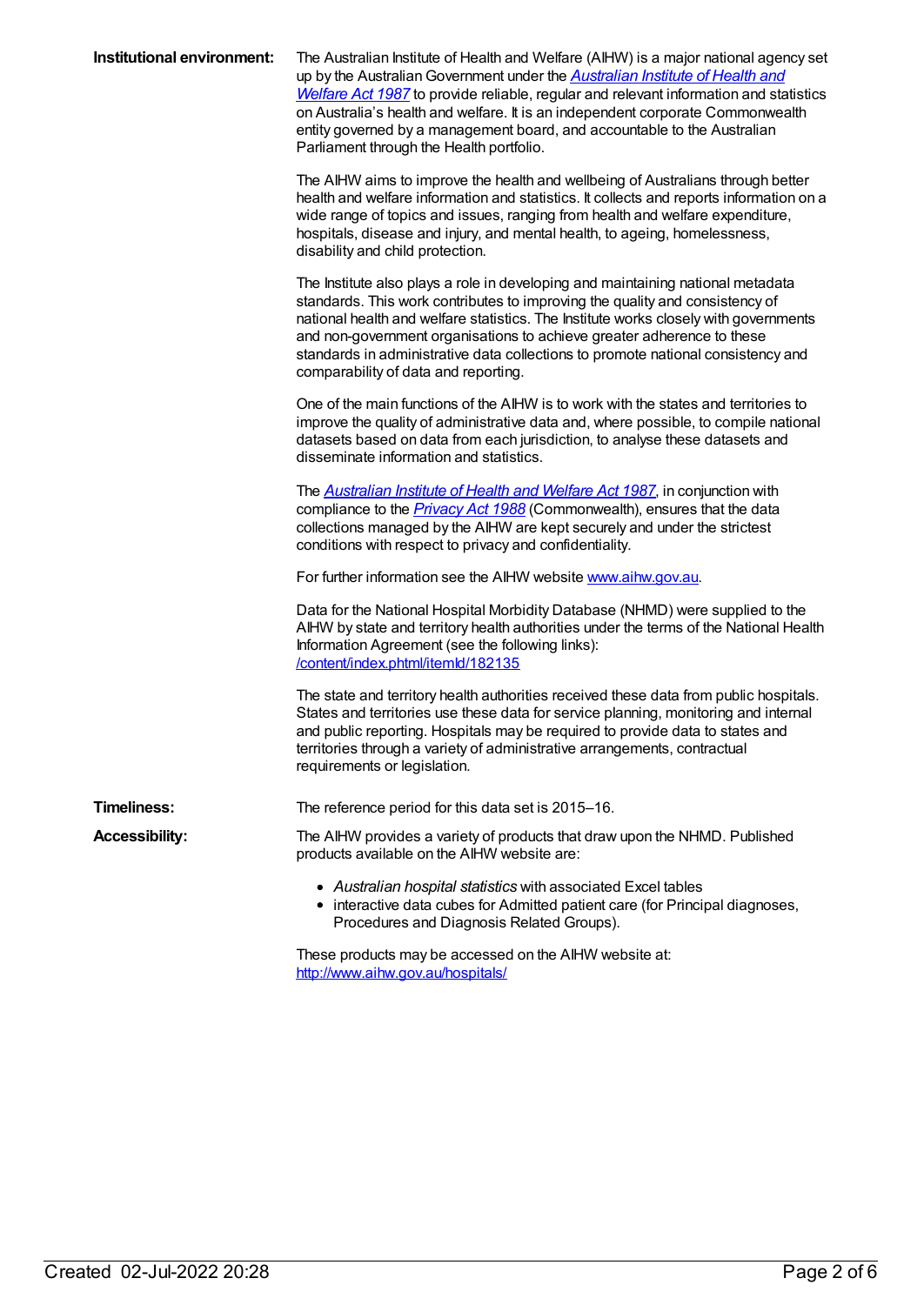| Interpretability: | Supporting information on the quality and use of the NHMD are published annually<br>in Australian hospital statistics (technical appendixes), available in hard copy or on<br>the AIHW website. Readers are advised to note caveat information to ensure<br>appropriate interpretation of the performance indicator. Supporting information<br>includes discussion of coverage, completeness of coding, the quality of Indigenous<br>data, and changes in service delivery that might affect interpretation of the<br>published data. Metadata information for the NMDS for Admitted patient care is<br>published in the AIHW's online metadata repository, METeOR, and the National<br>health data dictionary. |
|-------------------|-----------------------------------------------------------------------------------------------------------------------------------------------------------------------------------------------------------------------------------------------------------------------------------------------------------------------------------------------------------------------------------------------------------------------------------------------------------------------------------------------------------------------------------------------------------------------------------------------------------------------------------------------------------------------------------------------------------------|
|                   | The National health data dictionary can be accessed online at:<br>/content/index.phtml/itemld/268110                                                                                                                                                                                                                                                                                                                                                                                                                                                                                                                                                                                                            |
|                   | The data quality statement for the 2014–15 NHMD can be accessed on the AIHW<br>website at:<br>/content/index.phtml/itemld/638202                                                                                                                                                                                                                                                                                                                                                                                                                                                                                                                                                                                |
| <b>Relevance:</b> | The purpose of the NMDS for Admitted patient care is to collect information about<br>care provided to admitted patients in Australian hospitals. The scope of the NMDS<br>is episodes of care for admitted patients in essentially all hospitals in Australia,<br>including public and private acute and psychiatric hospitals, free-standing day<br>hospital facilities, alcohol and drug treatment hospitals and dental hospitals.<br>Hospitals operated by the Australian Defence Force, corrections authorities and in<br>Australia's off-shore territories are not included. Hospitals specialising in dental,<br>ophthalmic aids and other specialised acute medical or surgical care are included.       |
|                   | The hospital separations data do not include episodes of non-admitted patient care<br>provided in outpatient clinics or emergency departments.                                                                                                                                                                                                                                                                                                                                                                                                                                                                                                                                                                  |
|                   | The analyses by remoteness and socioeconomic status are based on the<br>Statistical Area Level 2 (SA2) of usual residence of the patient. The Socio-<br>Economic Indexes for Areas (SEIFA) categories for socioeconomic status<br>represent approximately the same proportion of the national population, but do not<br>necessarily represent that proportion of the population in each state or territory<br>(each SEIFA decile or quintile represents 10% and 20% respectively of the national<br>population). The SEIFA scores for each SA2 are derived from 2011 Census data<br>and represent the attributes of the population in that SA2 in 2011.                                                         |
|                   | Separations are reported by jurisdiction of hospitalisation, regardless of the<br>jurisdiction of usual residence. Hence, rates represent the number of separations<br>for patients living in each remoteness area or SEIFA population group (regardless<br>of their jurisdiction of residence) divided by the total number of separations for<br>people living in that remoteness area or SEIFA population group and hospitalised<br>in the reporting jurisdiction. This is relevant if significant numbers of one<br>jurisdiction's residents are treated in another jurisdiction.                                                                                                                            |
|                   | The unplanned and/or unexpected readmissions counted in the computation for this<br>indicator have been limited to those having a principal diagnosis of a post-<br>operative adverse event for which a specified ICD-10-AM diagnosis code has<br>been assigned. Unplanned and/or unexpected readmissions attributable to other<br>causes have not been included.                                                                                                                                                                                                                                                                                                                                               |
|                   | With regard to hysterectomy, there are 4 related procedures that are not defined for<br>the indicator, and therefore have not been included in any National Healthcare<br>Agreement (NHA) reporting (all years). These are (in Australian Classification of<br>Health Interventions (ACHI) 9th edition), 35750-00-Laparoscopically assisted<br>vaginal hysterectomy; 35753-02-Laparoscopically assisted vaginal hysterectomy<br>with removal of adnexa; 35653-00-Subtotal abdominal hysterectomy; and 90448-<br>00-Subtotal laparoscopic abdominal hysterectomy. For public hospitals, there<br>were 6,873 separations in 2015-16 that involved one of these procedures.                                        |
|                   | The calculation of the indicator is limited to public hospitals and to readmissions to<br>the same hospital.                                                                                                                                                                                                                                                                                                                                                                                                                                                                                                                                                                                                    |
|                   | Other Australians includes separations for non-Indigenous people and those for<br>whom Indigenous status was not stated                                                                                                                                                                                                                                                                                                                                                                                                                                                                                                                                                                                         |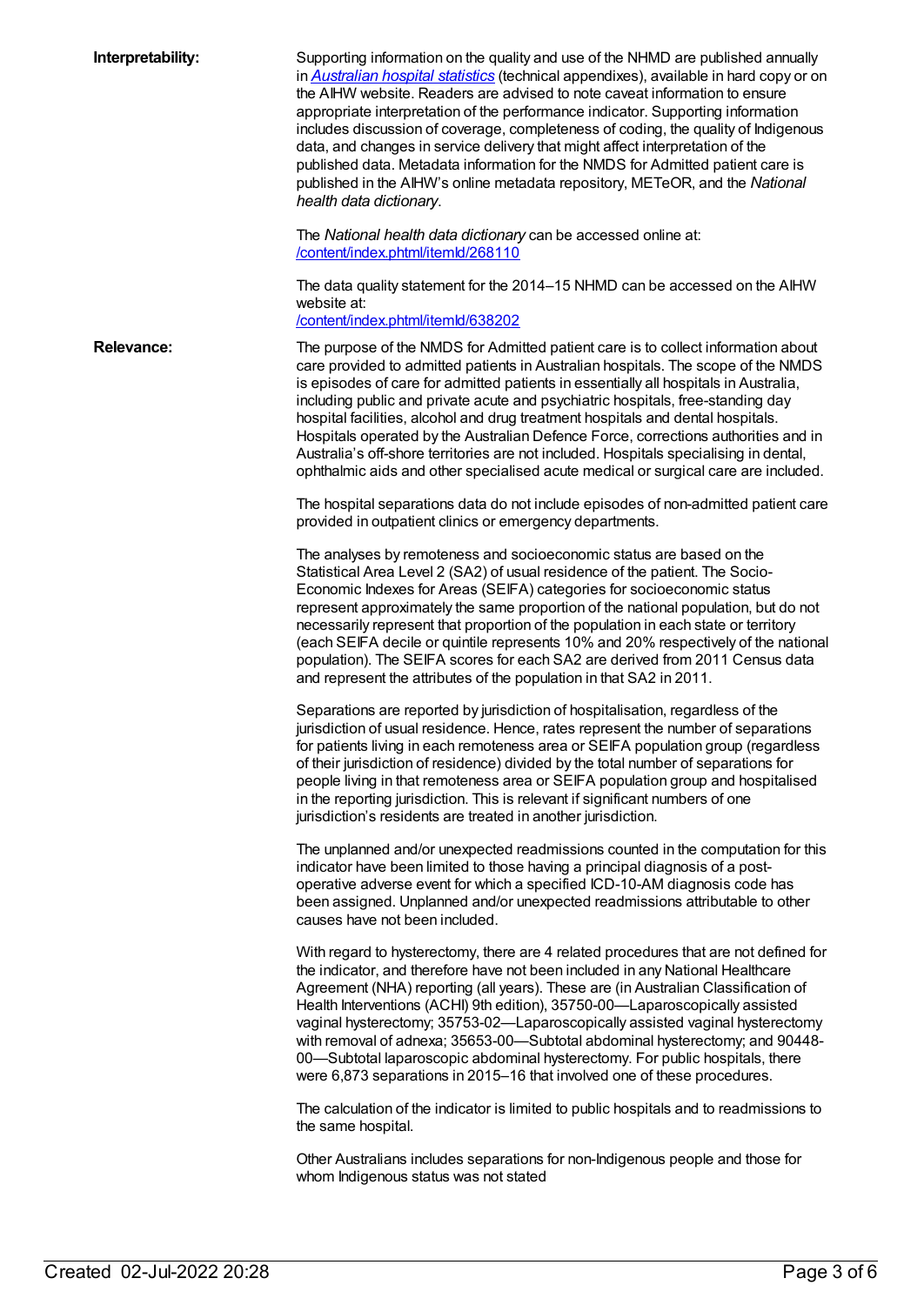**Accuracy:** For 2015–16, almost all public hospitals provided data for the NHMD. The exception was a mothercraft hospital in the Australian Capital Territory.

> States and territories are primarily responsible for the quality of the data they provide. However, the AIHW undertakes extensive validations on receipt of data. Data are checked for valid values, logical consistency and historical consistency. Where possible, data in individual data sets are checked against data from other data sets. Potential errors are queried with jurisdictions, and corrections and resubmissions may be made in response to these edit queries. The AIHW does not adjust data to account for possible data errors or missing or incorrect values.

> The AIHW report *Indigenous identification in hospital separations data: quality report* (AIHW 2013) found that nationally, about 88% of Indigenous Australians were identified correctly in hospital admissions data in the 2011–12 study period, and the 'true' number of separations for Indigenous Australians was about 9% higher than reported. The report recommended that the data for all jurisdictions are used in analysis of Indigenous hospitalisation rates, for hospitalisations in total in national analyses of Indigenous admitted patient care. However, these data should be interpreted with caution as there is variation among jurisdictions in the quality of the Indigenous status data.

For this indicator, the linkage of separations records is based on the patient identifiers which are reported for public hospitals. As a consequence, only readmissions to the same public hospital are in scope; and readmissions to different public hospitals and readmissions involving private hospitals are not included.

For Western Australia the indicator was calculated and supplied by Western Australia Health.

To calculate this indicator, readmissions within the 2015–16 financial year had to be linked to an initial separation (which involved the specified surgery) that occurred within the 2015–16 financial year. 19 May was specified as the cut-off date for the initial separation to exclude initial separations from the denominator for which a readmission may occur in the following financial year. The use of the cut-off date ensures that the numerator and denominator for this indicator are consistent.

Data on procedures are recorded uniformly using ACHI. Data on diagnoses are recorded uniformly using the ICD-10-AM.

Cells have been suppressed to protect confidentiality where the presentation could identify a patient or a service provider or where rates are likely to be highly volatile, for example where the denominator is very small. The following rules were applied:

- rates were suppressed where the numerator was less than 5 and/or the denominator was less than 200
- rates were suppressed where the numerator was zero and the denominator was less than 200.

Counts were suppressed when the number was less than 5.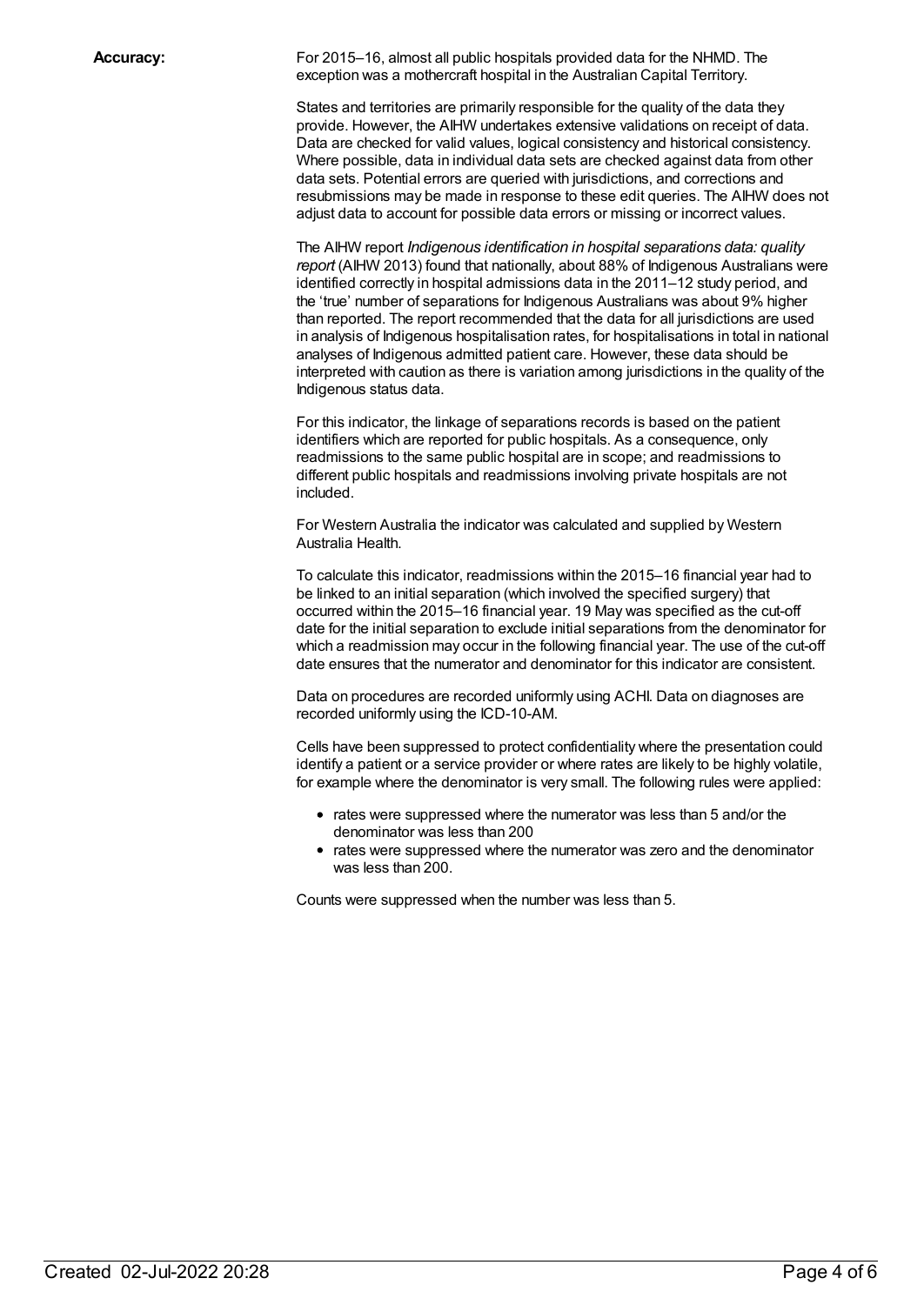**Coherence:** The information presented for this indicator is calculated using the same [methodology](https://www.aihw.gov.au/reports/hospitals/ahs-2015-16-admitted-patient-care/contents/table-of-contents) as data published in *Admitted patient care 2015–16: Australian hospital statistics*(AIHW 2017).

> The data can be meaningfully compared across reference periods for all jurisdictions.

However, caution is required when analysing SEIFA over time for the reasons outlined above (see Relevance section). Methodological variations also exist in the application of SEIFA to various data sets and performance indicators. Any comparisons of the SEIFA analysis for this indicator with other related SEIFA analysis should be undertaken with careful consideration of the methods used, in particular the SEIFA Census year, the SEIFA index used and the approach taken to derive quintiles and deciles.

In 2015, the AIHW developed a revised peer grouping for analysing and interpreting hospitals statistics and performance information. (See AIHW 2015.) Peer group data calculated for this indicator for reports before 2015 were calculated using the previous AIHW peer group classification. Peer group data for the 2015 and later reports were calculated using the current AIHW peer group classification. Data reported using the previous peer group classification are not comparable with data reported using the current AIHW peer group classification. Data based on the current AIHW peer group classification were backcast to 2007– 08 for the 2015 report.

National-level data disaggregated by Indigenous status for 2007–08 included data from New South Wales, Queensland, Western Australia, South Australia and the Northern Territory. National-level data disaggregated by Indigenous status for 2008–09, 2009–10 and 2010–11 included data from New South Wales, Victoria, Queensland, Western Australia, South Australia and the Northern Territory. National-level data disaggregated by Indigenous status for 2011–12 and subsequent years includes data from all eight states and territories. Therefore, data disaggregated by Indigenous status from 2007–08 is not comparable to 2008–09, 2009–10 and 2010–11, and data for 2011–12 and subsequent years are not comparable with data for 2010–11 and prior years.

In 2011, the Australian Bureau of Statistics (ABS) updated the standard geography used in Australia for most data collections from the Australian Standard Geographical Classification to the Australian Statistical Geography Standard. Also updated at this time were remoteness areas and the SEIFA, based on the 2011 ABS Census of Population and Housing. The new remoteness areas are referred to as RA 2011, and the previous remoteness areas as RA 2006. The new SEIFA is referred to as SEIFA 2011, and the previous SEIFA as SEIFA 2006.

Data for 2007–08 through to 2011–12 reported by remoteness are reported for RA 2006. Data for 2012–13 and 2013–14 are reported for RA 2011. The AIHW considers the change from RA 2006 to RA 2011 to be a series break when applied to data supplied for this indicator, therefore remoteness data for 2011–12 and previous years are not directly comparable to remoteness data for 2012–13 and subsequent years.

Data for 2007–08 through to 2010–11 reported for SEIFA quintiles are reported using SEIFA 2006 at the Statistical Local Area (SLA) level. Data for 2011-12 are reported using SEIFA 2011 at the SLA level. Data for 2012–13 are reported using SEIFA 2011 at the Statistical Area Level 2 (SA2). The AIHW considers the change from SEIFA 2006 to SEIFA 2011, and the change from SLA to SA2 to be series breaks when applied to data supplied for this indicator. Therefore, SEIFA data for 2010–11 and previous years are not directly comparable with SEIFA data for 2011–12, and SEIFA data for 2011–12 and previous years are not directly comparable with SEIFA data for 2012–13 and subsequent years.

#### **Source and reference attributes**